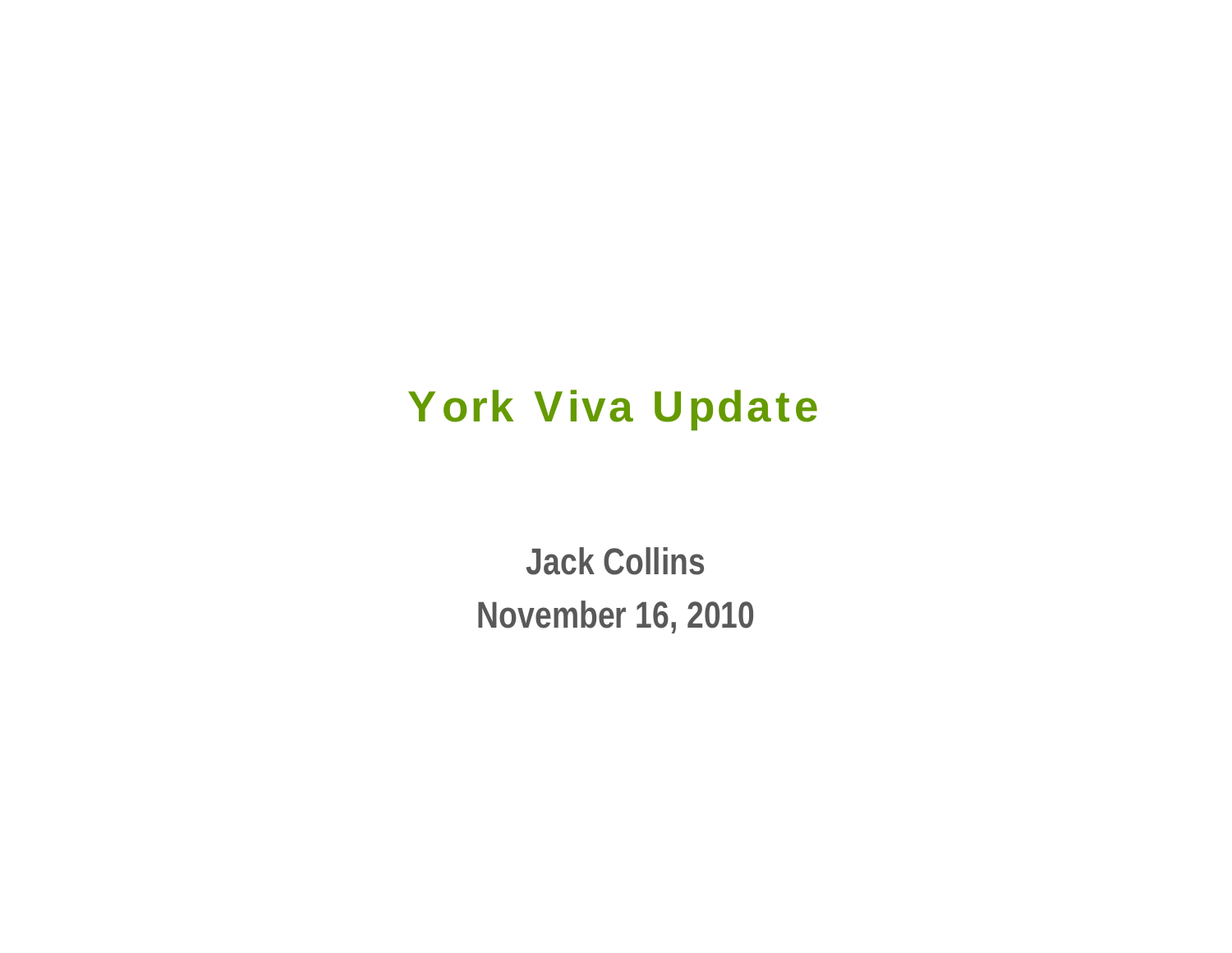### York Viva Project Status





**Board Update on Big Five Progress**



2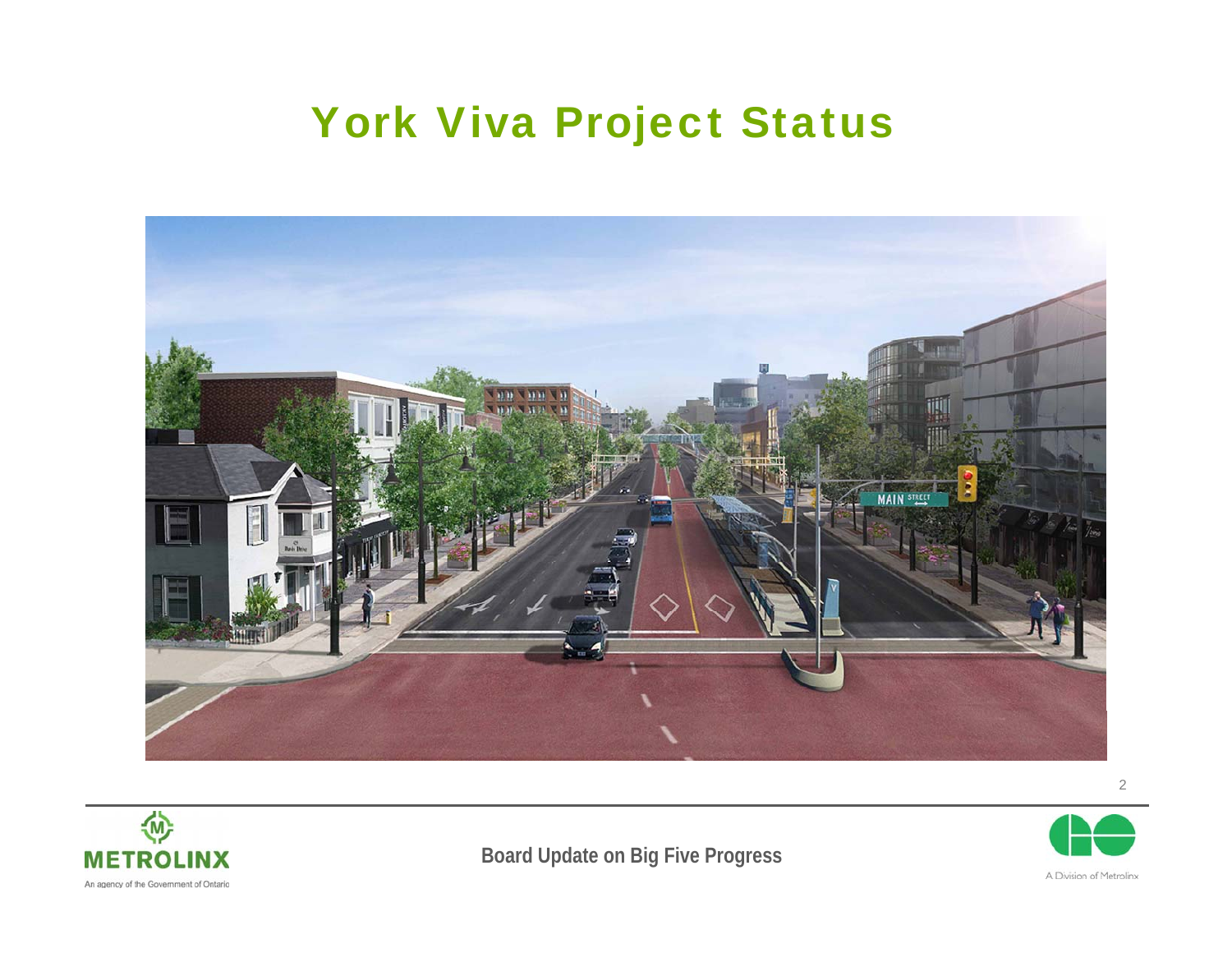



**Board Update on Big Five Progress**



3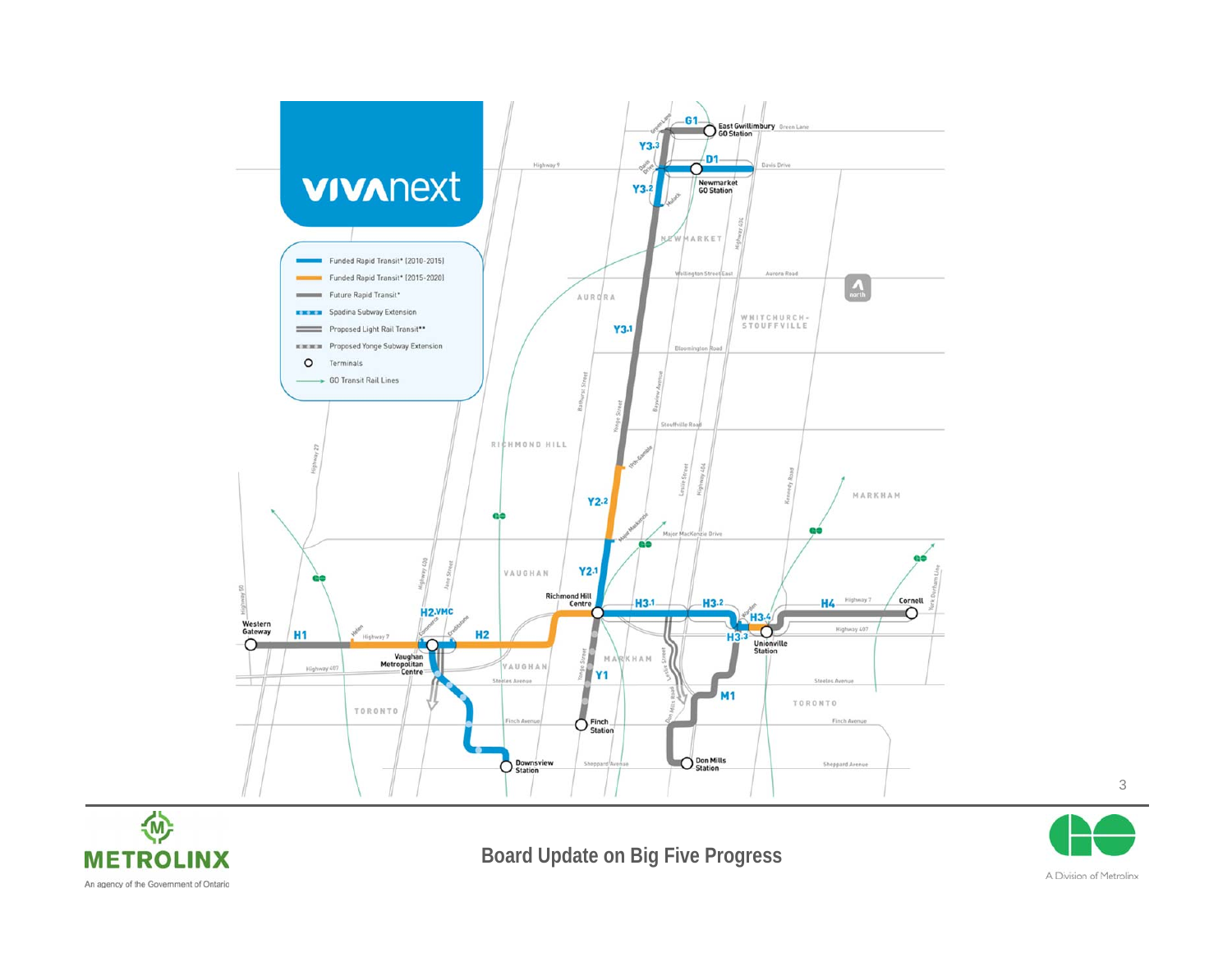## VIVA – 2010 - 2015

**Planned In-Service During 2010-15**

- York VIVA BRT program dedicated bus lanes (Rapidways) – will open in operational segments as completed
- Construction started in 2009 on Davis and Enterprise Drive as part of Quick Wins funding
- *2010-15 investment: \$790M (escalated dollars)*



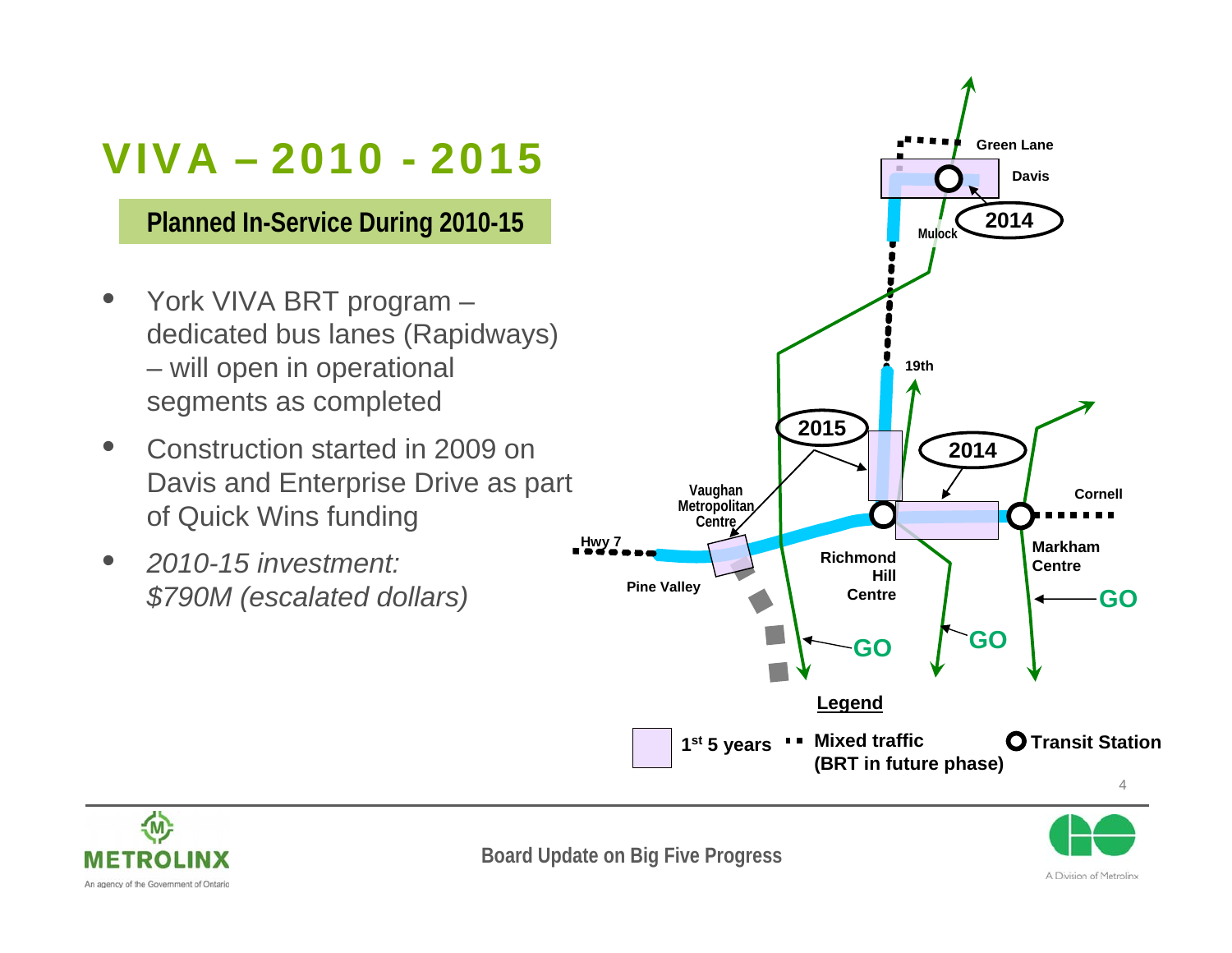## Enterprise Drive – First Segment Complete

- Construction is nearing completion, work included:
	- Grading, paving and platform finishes
	- Installation of new utilities such as sewers electrical and communication
	- Construction of platform foundations
	- Paving
	- Bus shelter / canopy construction
		- Platform finishes
		- $\bullet$ Canopy installation
		- $\bullet$ Fare collection
		- $\bullet$ **Communications**
		- $\bullet$ Traffic signals
		- $\bullet$ Landscaping
- Event will be held in November







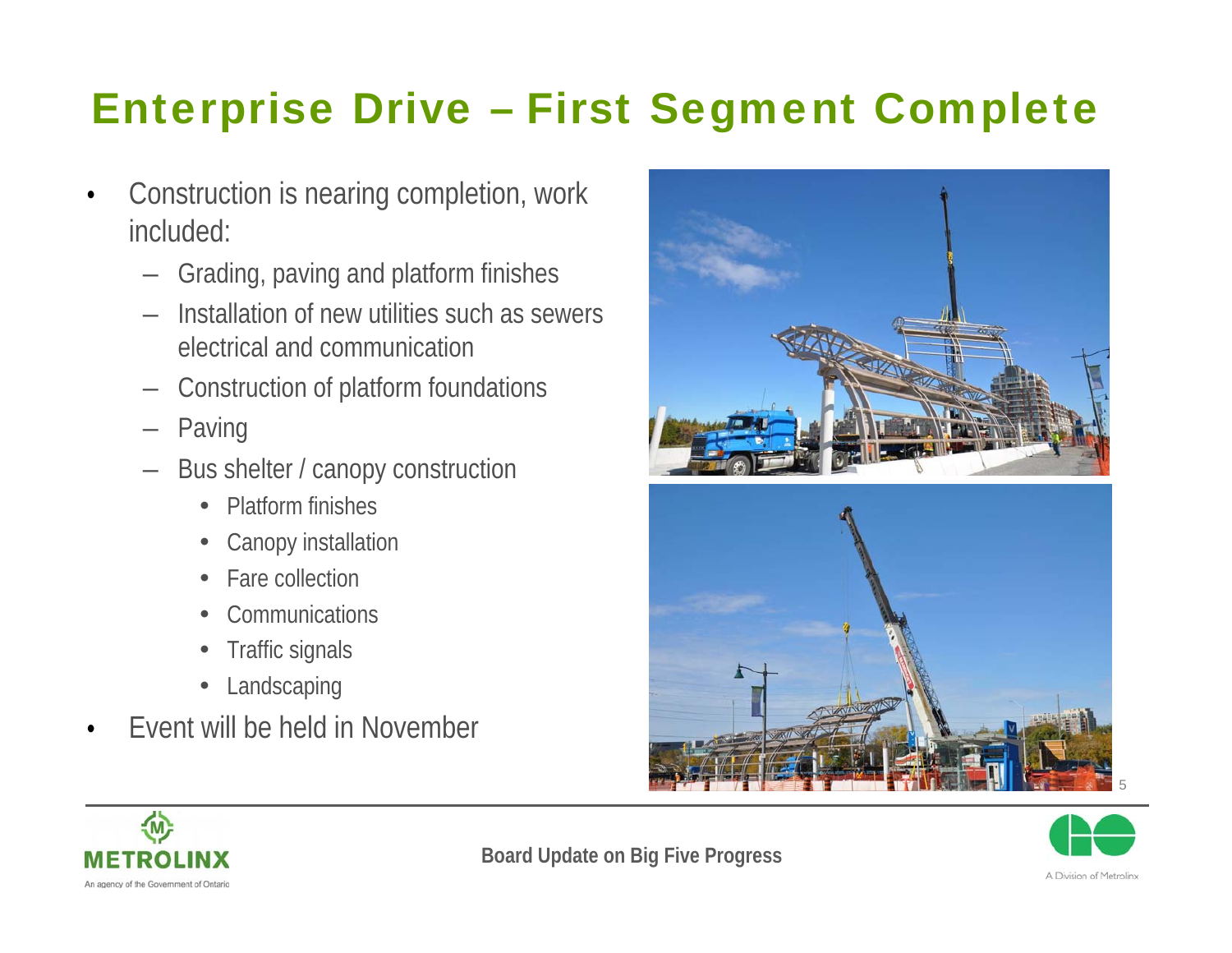## Davis Drive – Early Works Schedule

- Preparation for construction is underway for Rapidways and the new VIVA stations. Works over the summer and into the fall includes:
	- Demolitions / recycling program
	- Soil testing
	- Retaining wall relocation
	- Keith Bridge work
	- Utility relocation





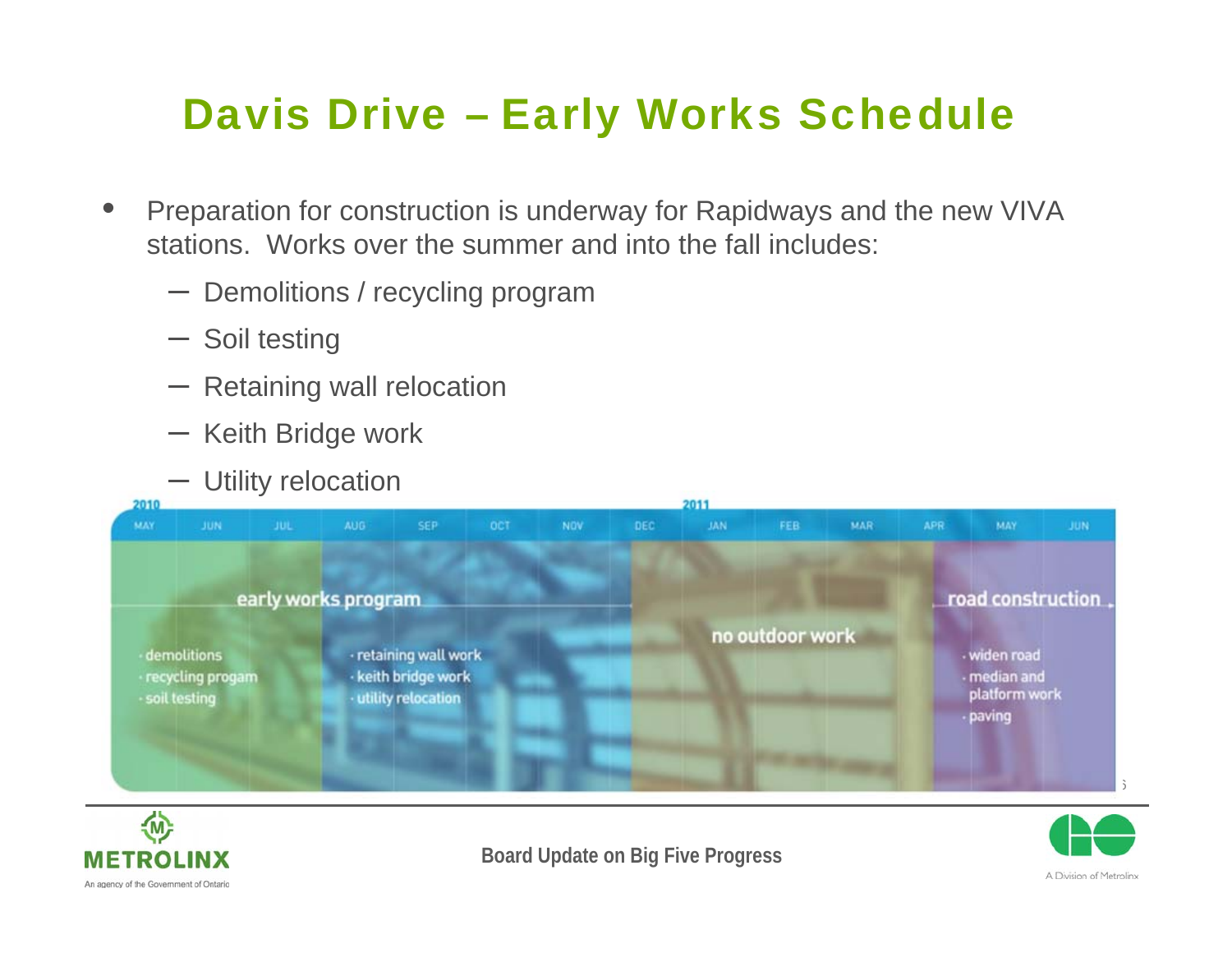# Highway 7 – Yonge to Warden (H3)

- Contract award to Kiewit EllisDon (KED) \$235 million for the design build of the Rapidway and new VIVA stations between Yonge and Markham Centre. Ongoing work includes:
	- Soil testing
	- Utility relocations
	- Final design











7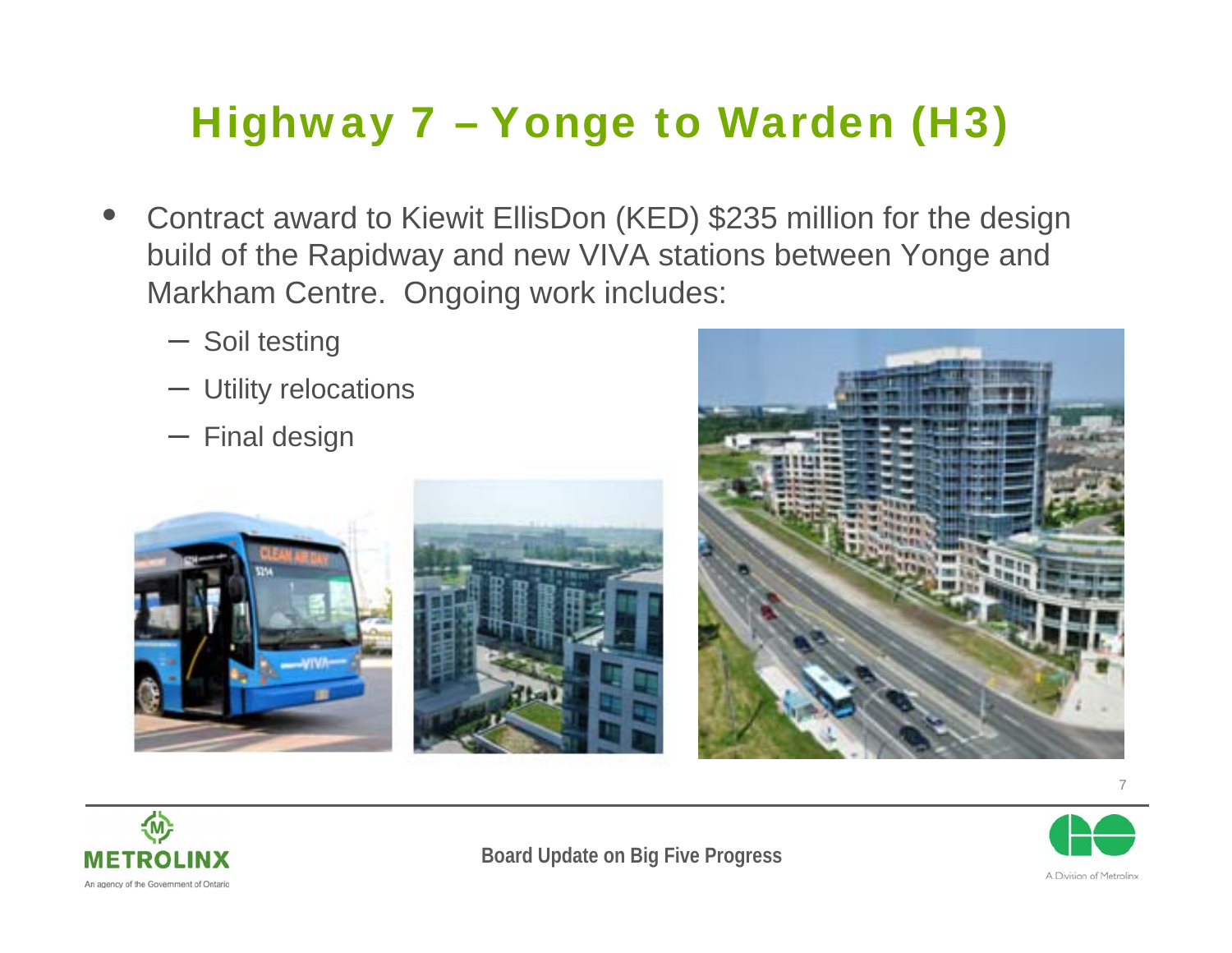#### VIVA Timelines





**Board Update on Big Five Progress**

A Division of Metrolinx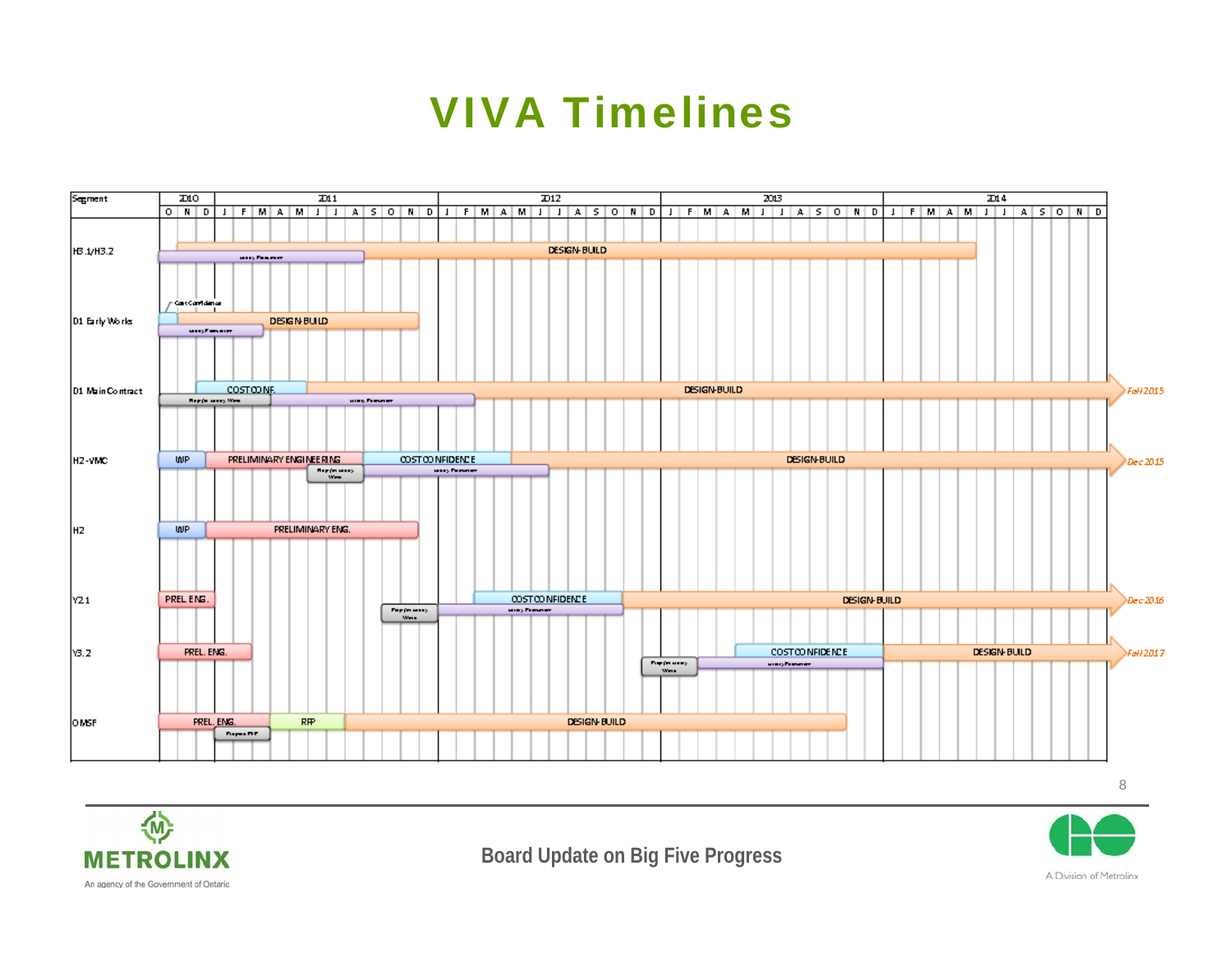# VIVA Budget Trends

The following are the current budget trends for the first three contract segments:

- Enterprise Early Works: On budget
- Real Estate Acquisition: On budget
- Utility Relocations: On budget
- H3 Design Build: \$20 million under
- Davis Drive Early Works: \$ 2 million under

\* Over \$ 250 million in design and construction contracts awarded to date